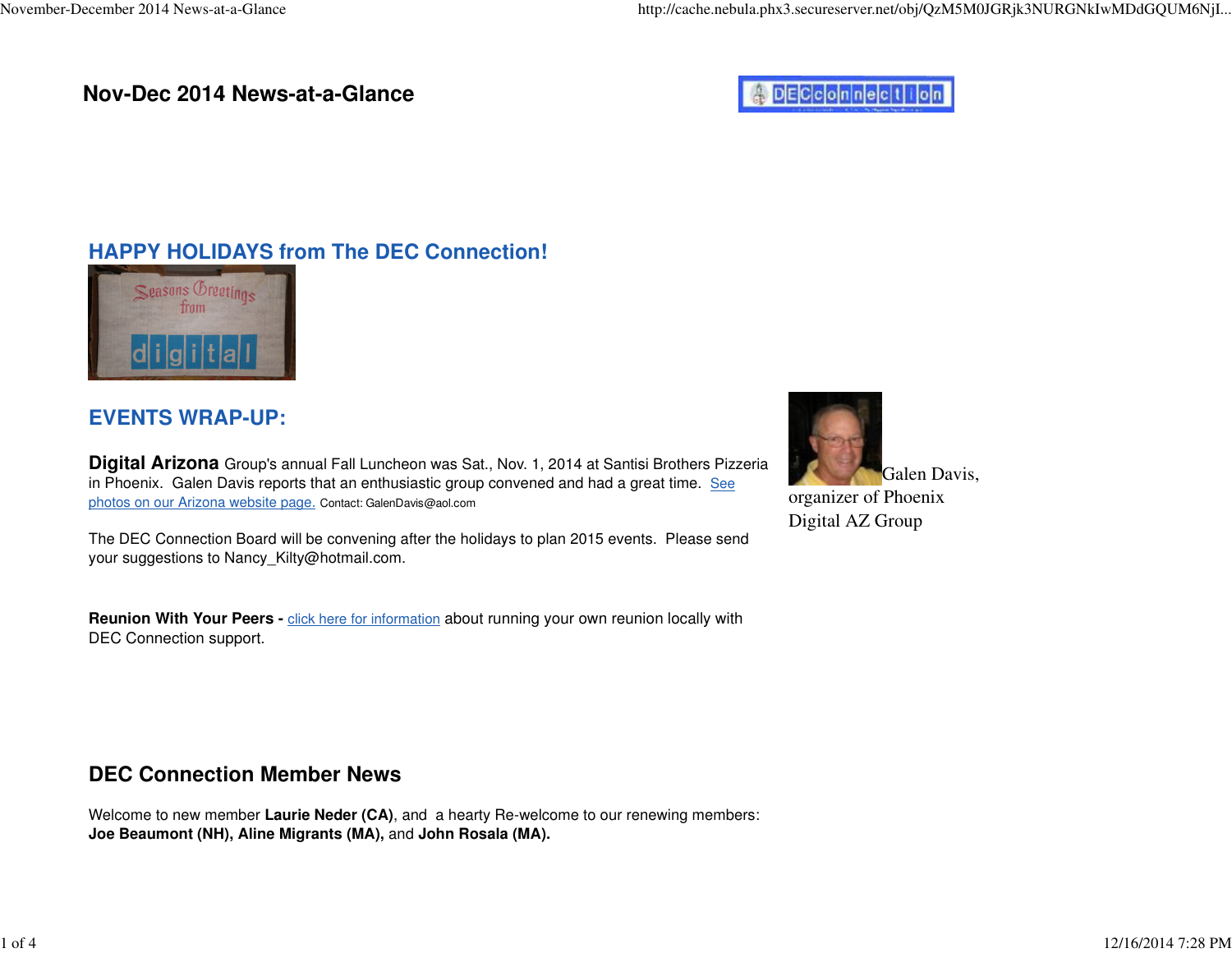#### **Membership Renewal Procedure:**

Best method to renew: Click this link to see if your membership is current in our **Member Service Center** and pay online with a credit card. If you have paid dues since 2010 you will be there - use the email address we have on file no leading or trailing spaces - email [ava@decconnection.org](mailto:ava@decconnection.org) for help.

- You can also join us (or renew) at [www.decconnection.org/join.htm](http://www.decconnection.org/join.htm)
- You can also send a check to The DEC Connection, c/o Bob Moore, 28 Fernglade Rd., Burlington MA 01803.\$10 for 1 year, \$25 for 3 years.
- If you prefer to use your PayPal account directly (not via our website), use our payment address:[registrations@decconnection.org](mailto:registrations@decconnection.org) - do NOT use any Board member's personal email address.

**Staying on our email list:** Our newsletter contact manager removes names if the recipient mail server sends arejection notice. If you haven't received DEC Connection's News-at-a-Glance in a while, or you changed youremail address, re-register for our free e-news at: <http://www.decconnection.org/mail.htm>

### **DEC Connection Member NewsBytes**: send yours to: [webmaster@decconnection.org](mailto:webmaster@decconnection.org).

See our new NewsByte archive page.

- **Gary Carpenter** from Colorado Springs shared his DEC memorabilia collection of mugs,buttons, and manuals. Click here to see them on our online museum page.
- On November 4th, 2014, **John Potucek**, ex-SVO/NIO Deccie (1980-1995), was elected to the New HampshireHouse of Representatives for the two year term of 2015-2016. He represents the Rockingham County's 6<sup>th</sup> District, which is Derry NH. John is a retired Electronic Engineer & Program Manager from the electronics industry, as well as a retired Middle School Mathematics Teacher, having taught most of his career in ManchesterNH. His multiple retirements allow him to focus on the duties involved in the "Citizen Legislature" of NewHampshire. [potucek1@comcast.net](mailto:potucek1@comcast.net)

### **Sad News Department** - details on our Memorials Page

The DEC Connection notes with sadness the large number of talented associates we lost during 2014. Andunfortunately, we have more passings to note since November - details on our Memorials Page

Jeanne Dietel and Anker Berg-Sonne reported that **Robert F. (Bob) Trocchi**, 81, Sudbury MA,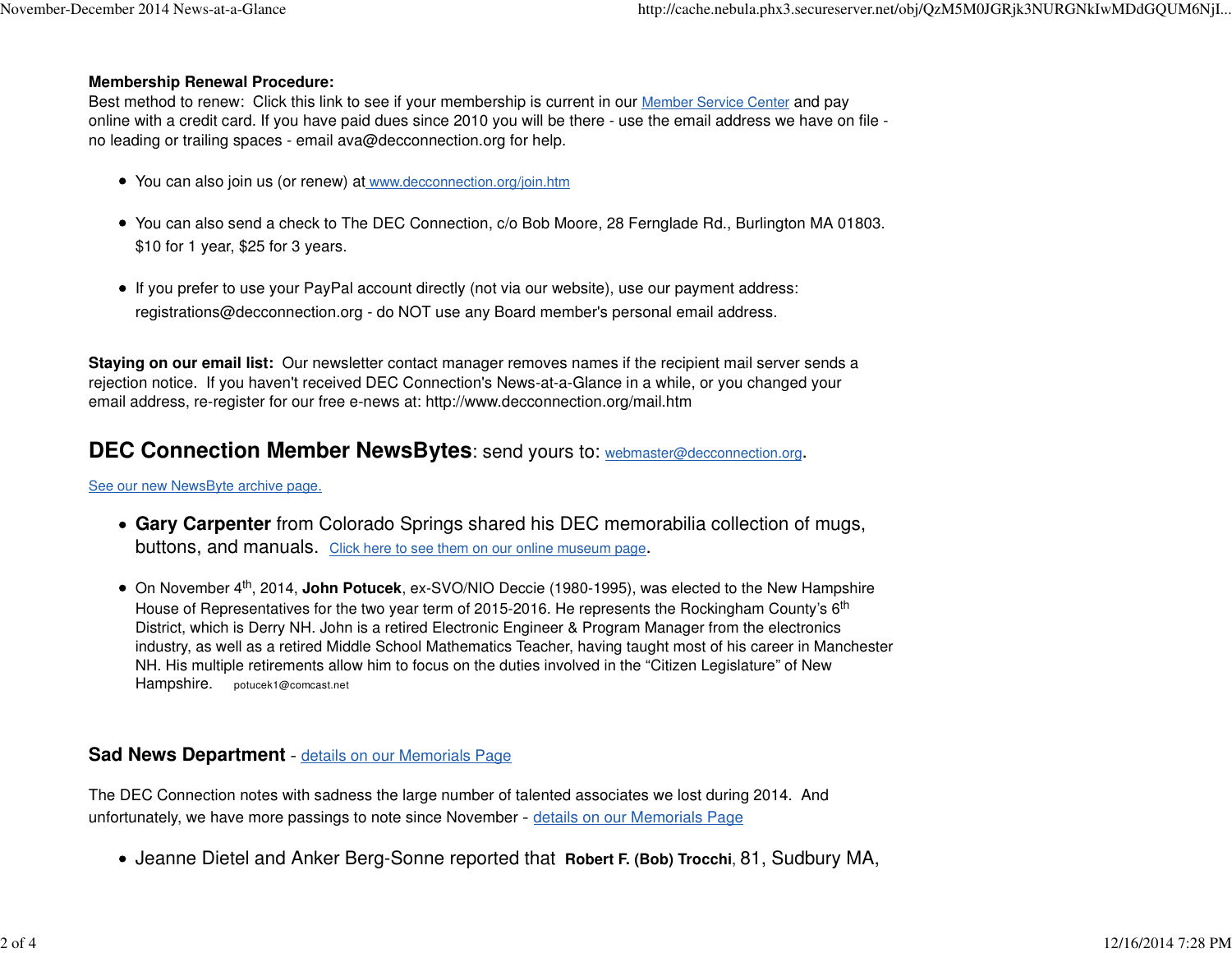passed away following a courageous battle with cancer. Bob led DEC's foray into theEducation Industry across the globe.

Jack Burness wrote with sad news: **[George](news:George) W. Berry**, 69, Lincoln and Alford MA, was a DEC-ie from 1969 until the 80s. As well as being [a really](news:George) nice guy, he had a very interesting life. George was a ConsultingEngineer at Digital.

## **Website Updates**:

- US - **Medicare webinar presentations and Q-and-A** now online: Medicare is much more complex than one would think... and therecan be some expensive surprises. The presentations and Q-and-A from the HPAA Medicare webinar are now online. Bothspeakers are very experienced, succinct, and practical.**<http://www.hpalumni.org/medicare>**
	- Part 1 -- Medicare Explained -- with Heads Up Warnings, bynon-profit health insurance counselor Connie Corrales.
	- Part 2 -- Medicare for HP Retirees, by Aon Retiree HealthExchange analyst David Rew.
	- Part 3 -- Q and A. Again thanks to Curt Gowan for this valuableadvice.
- A handy list of health-related resources for "near-seniors" is onour Links page.
- If you know someone who has been offered the HP 2014 U.S. Phased

 Retirement Program, please send them this link:<http://www.hpalumni.org/PRP>

 This independent site has advice and reference info from HP alumni who have gone through previous retirement/layoff cycles.We also have an email list for updated info and moderateddiscussions. Thanks to Curt Gowan for this info.

• Know someone who is leaving HP? Please pass the word to anyone leaving HP to use the HP Alumni Association's "ASAP Checklist" immediately. It has advice